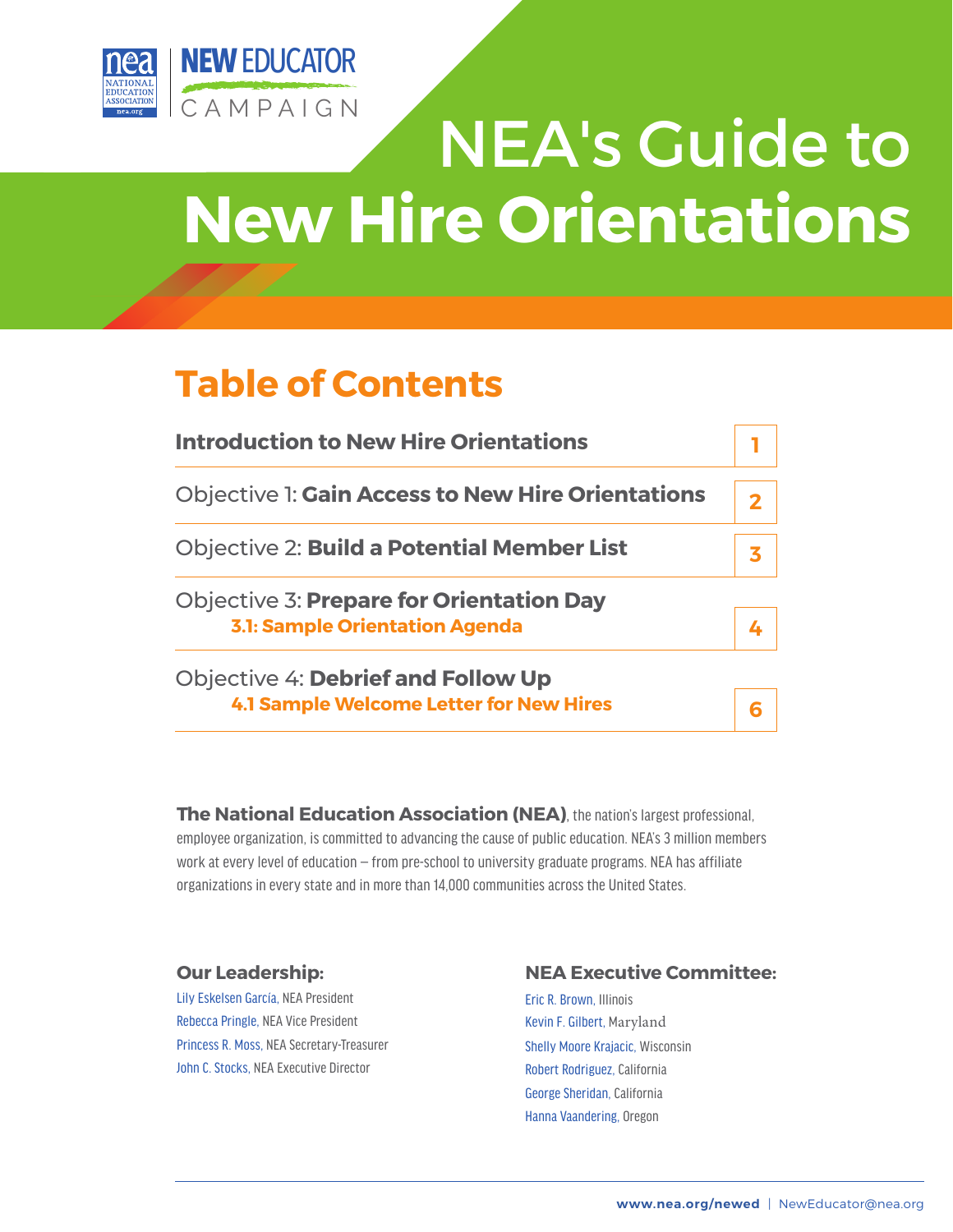# **Introduction to New Hire Orientations**

# First impressions matter.

New Educators never forget the friendly face on orientation day who made them feel welcomed. Walking into a new school – or a new profession – is an exciting and overwhelming time. **Personal connections matter.**

Researchers agree. A joint study with Penn State University and the Jobs with Justice Education Fund suggests that **effective orientation programs have an "outsized" and "lasting" impact on the strength of unions.**

In the longitudinal study conducted in six states, new hires who attended a helpful orientation were more likely to feel a greater commitment to the union and were 35 percent more likely to participate in union activities.

Essentially, **a good orientation is a smart and strategic way to connect with new hires, boost membership numbers and build a foundation for later activism.**

On the flip side, an unhelpful orientation, or one thrown together at the last minute (think typos, old handouts, and unprepared presenters), can cast doubt about the union and make it even harder to recruit new members.

This guide offers step-by-step planning and some research-based best practices for putting together a successful orientation that sets the stage for growing and strengthening the union.



**I met my union rep at orientation, and she was the most important person in my life during my first year."** 

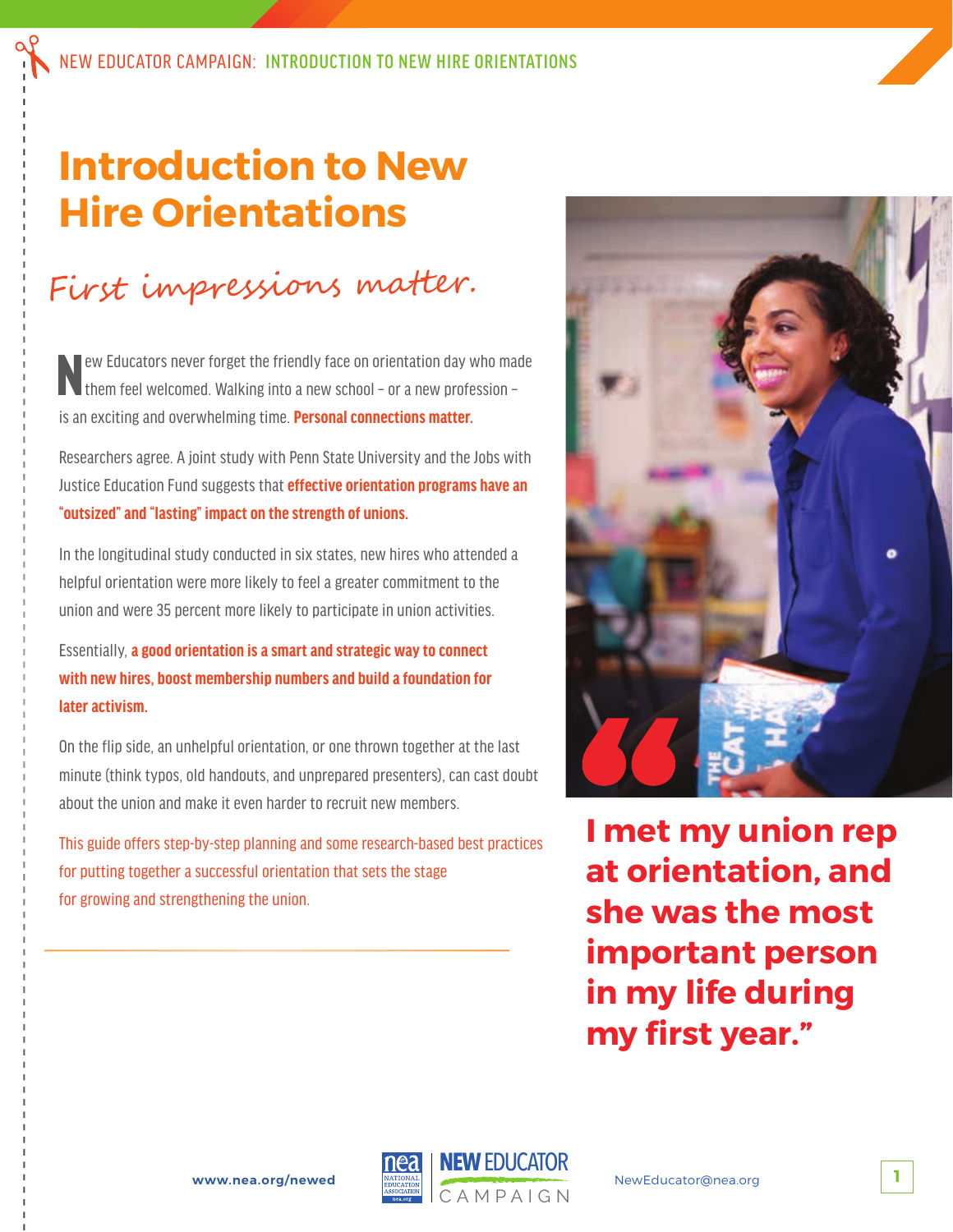#### **OBJECTIVE 1:**

# **Gain Access to New Hire Orientations**

#### **1. Work with the district**

Ask for time on the district's agenda to give a presentation. If the district won't make space, find a way to show up anyway – tabling or greeting people outside, etc.

#### **2. Buy some time with lunch.**

Some districts give more time to the Association at the orientation if lunch is provided. Depending on state law, buying lunch could get you exclusive access to potential members for up to an hour.

#### **3. Create your own orientation**

Create your own union orientation and invite all new hires to join, especially if your district has mid-year hiring. (See sample agenda.)

#### **4. Pass legislation**

Some states, like New Hampshire, have successfully legislated guaranteed access to orientations (SB 148).

#### **5. Bargain contract language**

Strong contract language ensures the Association has contact with new employees before the school year begins. Here is an example from the Washington Education Association:



**Resource:** For additional model or negotiated contract language, email NEA's Collective Bargaining and Member Advocacy department at collectivebargaining@nea.org.

#### **Sample Contract Language**

Washington Education Association *Orientation of Staff*

At the annual meeting of all employees prior to the opening of school for students, the president of the Association or his designee shall each have equal time to address the employees.

In the formal program provided by the District for the orientation of new employees, there shall be adequate opportunity for participation by Association representatives.

The first day of in-service released time activities for new employees shall be planned and implemented mutually by the Association and the District.

The names of all employees, their building, grade and subject assignments shall be provided to the Association by September 15.

### What if my school , campus or system leadership doesn't have an orientation for ESPs?

All employees deserve a helpful orientation – so make sure that includes ESPs. If ESPs do not already have an orientation, which is often the case, schedule one in partnership with the district or hold your own. ESPs are hired throughout the year, so a process for continuous onboarding is essential. In California, the Ventura ESP Association (VESPA) holds rotating orientations on a monthly basis where each new employee is asked to join. Reps receive a monthly updated list of who hasn't joined yet.

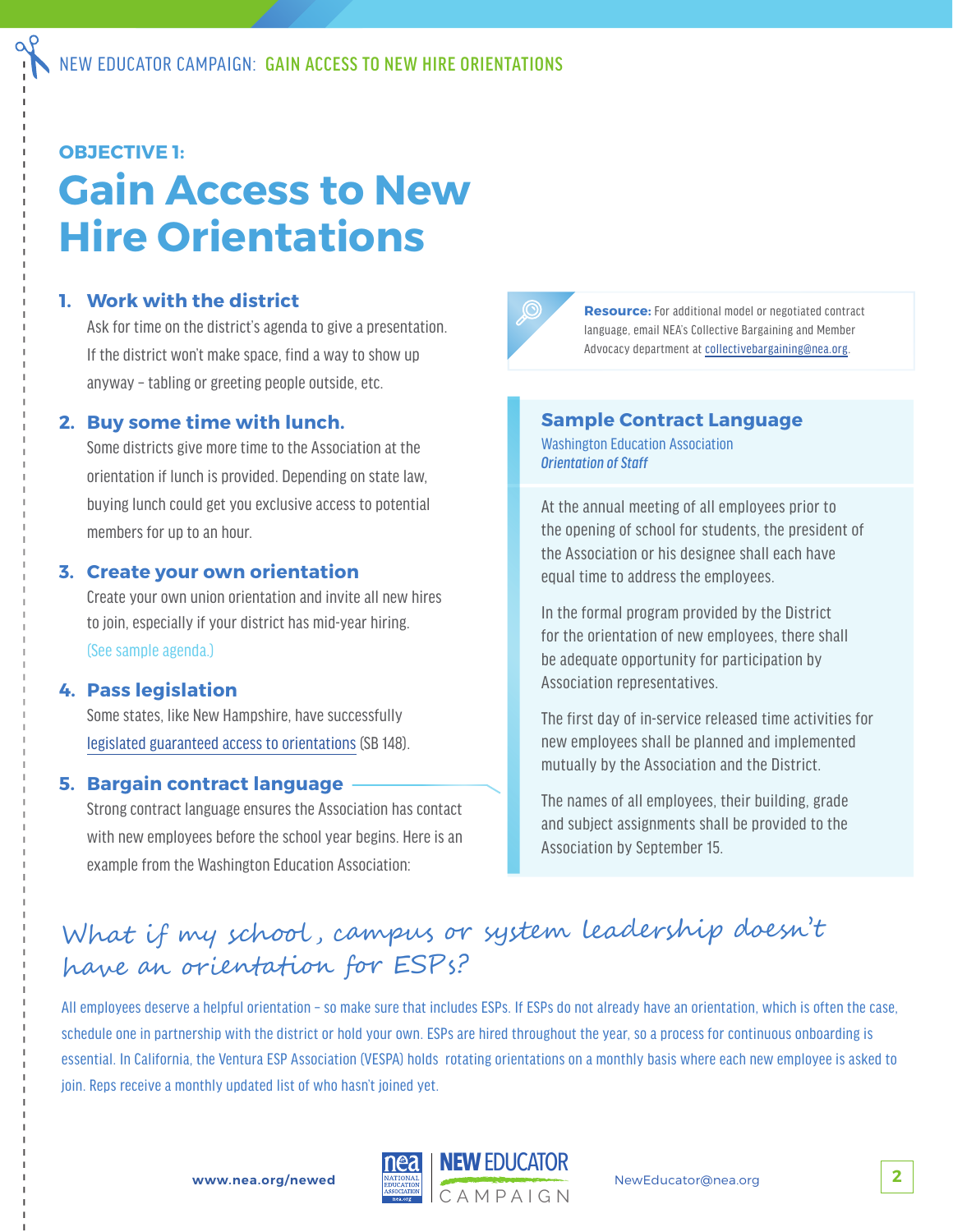## **OBJECTIVE 2: Build a Potential Member List**

- **1. Reach out to your district for a new hire list.** Request phone numbers, mailing addresses, email addresses and work locations.
- **2. Pass legislation.** For example, New Jersey has the Workplace Democracy Enhancement Act

#### **3. Negotiate contract language to get the new hire list from the district.**

The Association can negotiate language that requires the school district to provide the Association with employee contact information in regular intervals. Ideally language should also guarantee that the Association can use bulletin boards, staff mailboxes, email, or other means to maintain a consistent and ongoing presence in members' lives.

#### **4. Make a Freedom of Information Act (FOIA) request.** Reach out to your state affiliate for legal writing assistance. If necessary, the NEA Center for Organizing can provide you with sample language as well.

#### **Sample Contract Language**

Idaho Education Association *4.12 New Personnel*

Names and addresses of newly hired teachers shall be provided to the Association within fourteen (14) days after their employment.



**Resource:** Download the New Hire List Acquisition Toolkit from **Creative Companion** or email a request to **NewEducator@nea.org**



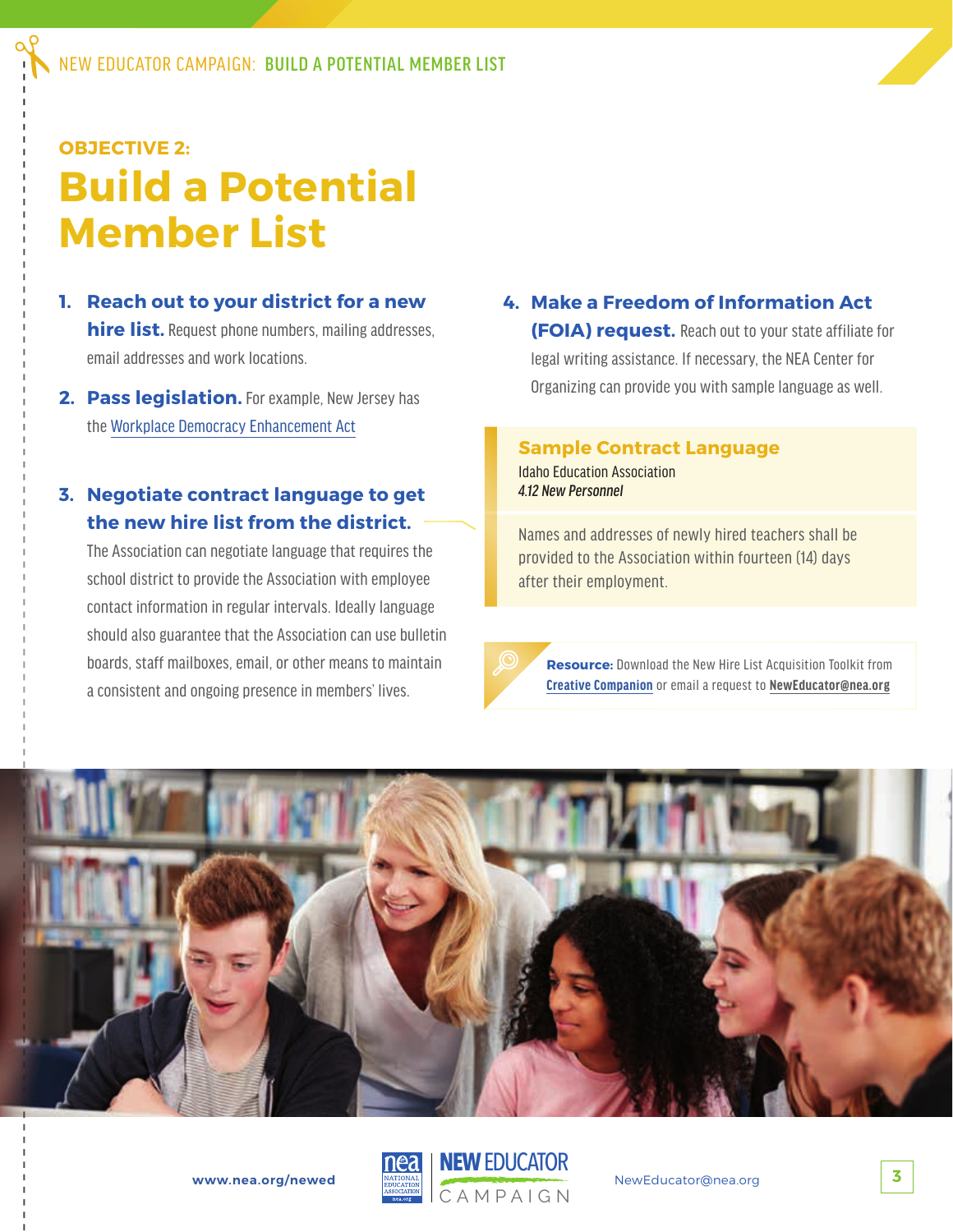#### **OBJECTIVE 3:**

# **Prepare for Orientation Day**

Ask 100% of new hires to join the Association

#### **Key Research Finding**

Professional-grade materials and an understanding of how new hires prefer to communicate can encourage sign ups and commitment.

https://www.jwj.org/wp-content/uploads/2017/11/NMOtwo-pager\_FINAL.pdf

#### **A strong game plan for the day will help you approach, recruit and follow up with each potential new member.**

#### **1. Prepare a Welcome Kit**

Develop a high-quality, polished kit that includes a welcome letter (sample provided), a membership application, an NEA New Educator card, contact information for local leaders and affiliate staff, your union publication and a calendar of upcoming union-sponsored professional learning opportunities. *Additional NEA handouts to consider:* 'Top 10 Reasons' handout, NEA Online Resources Flyer.

#### **2. Choose diverse member organizers**

Select a positive, upbeat and diverse group of member organizers in terms of race, gender, age, and job category who know how to talk about the value of union membership from personal experience. Recruit as many early career educators as possible to share their commitment to the Association. Potential members need to hear from them. Consider inviting multiple or diverse presenters to join the president for the presentation.

#### **3. Train member organizers then give them a job to do**

Bring in enough member organizers to have one-on-one conversations with every potential member (about a 1-to-10 ratio.) Whether it's presenting at the front of the room, welcoming people at the door or sitting at a specific table to talk to the potential members at that table, give member organizers a specific job to do.

#### **4. Track the day with data**

Use the New Ed Card to gather data about member's specific issue interests and use MiniVAN to track the number and the outcome of organizing conversations. For an orientation on using MiniVAN, reach out to NewEducator@nea.org.

#### **5. Write a strong agenda**

Stay on time and offer interesting and helpful content. (See sample agenda.) *Continued on the back*

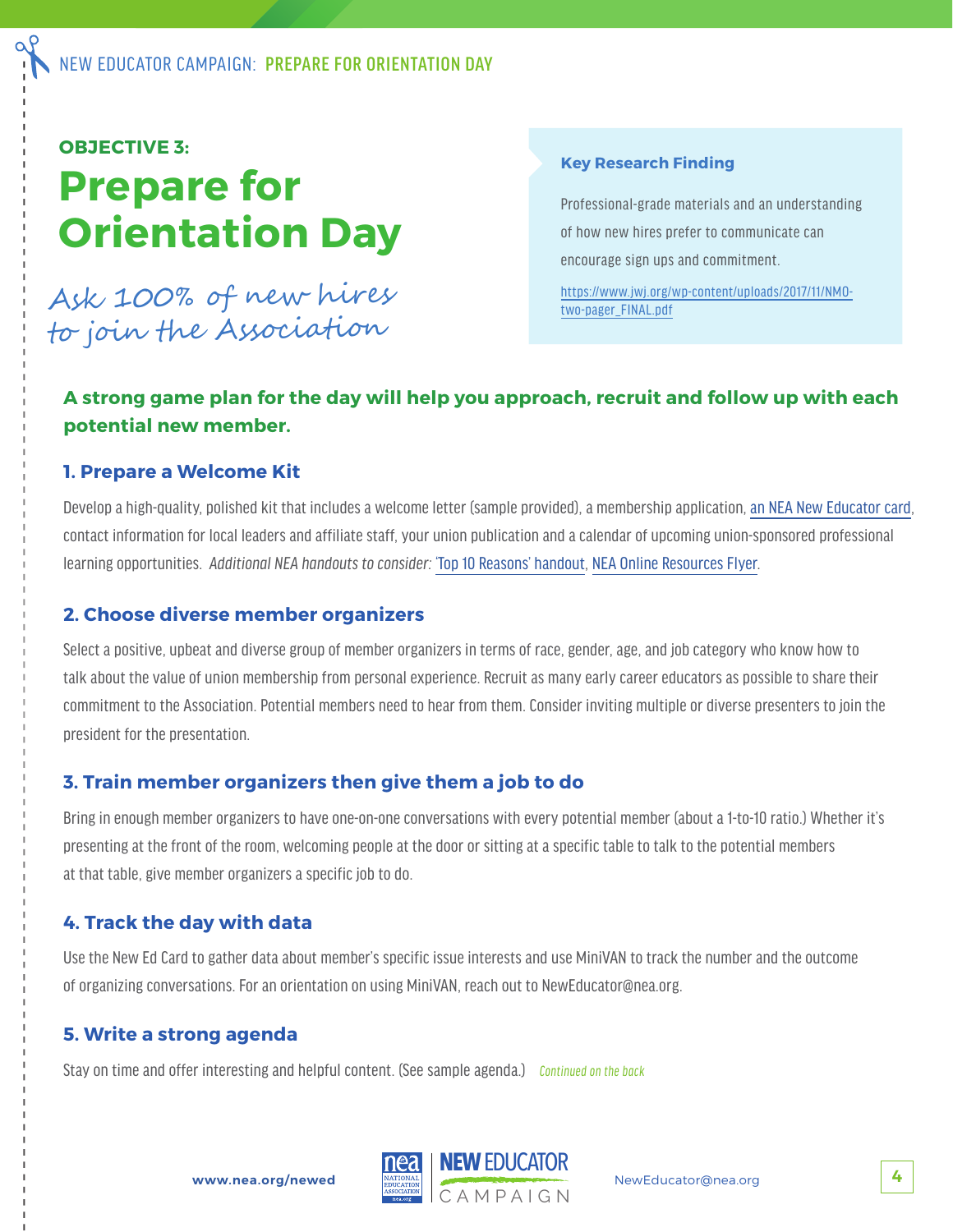### **3.1: Sample Orientation Agenda**

#### **1. Introduce your union and its mission**

- Use "we" and "our union" to emphasize that we're all in this together. Share how your Association is a solutions-based group that meets the needs of the district's students and educators.
- Provide context for members to understand their relationship to the local, state and national Associations.

#### **2. Talk about the power of collective action**

- Explain key pieces of your collective bargaining agreement: salary schedule, leaves (including medical, personal), health and retirement benefits, work day, safe working conditions, etc.
- Talk about how to deal with issues at work, i.e. when to call the Association.

#### **3. Highlight opportunities for professional growth through the Association.**

#### **4. Ask for membership**

"I am here today to ask you to join us. As an Association, we have developed the resources and supports you need to thrive because we have been there. Every one of us has stepped into the classroom for the first time at some point. It can be isolating, but there's power in numbers. When we come together through the Association, we get closer to getting the schools our students deserve."

#### **5. Invite members to get involved outside the workplace**

- Professional development opportunities
- Influencing public education policy by attending school board meetings
- Supporting the political action fund (PAC Fund) and pro-public education candidates running for office
- **6. Allow time for questions in small groups at tables**
- **7. Breakfast/Lunch hosted by the Local Association**



Paper copies of NEA's version of **Secrets of a Successful Organizer** can be requested at NewEducator@nea.org

#### **Key Research Finding**

Professional-grade materials and an understanding of how new hires prefer to communicate can encourage sign ups and commitment. https://www.jwj.org/wp-content/uploads/2017/11/NMO-two-pager\_FINAL.pdf



**The New Educator Campaign Training Template** is a step-by-step training curriculum that includes "tough questions" about dues. It is available on Creative Companion for download or email NewEducator@nea.org to request a PDF or paper copy.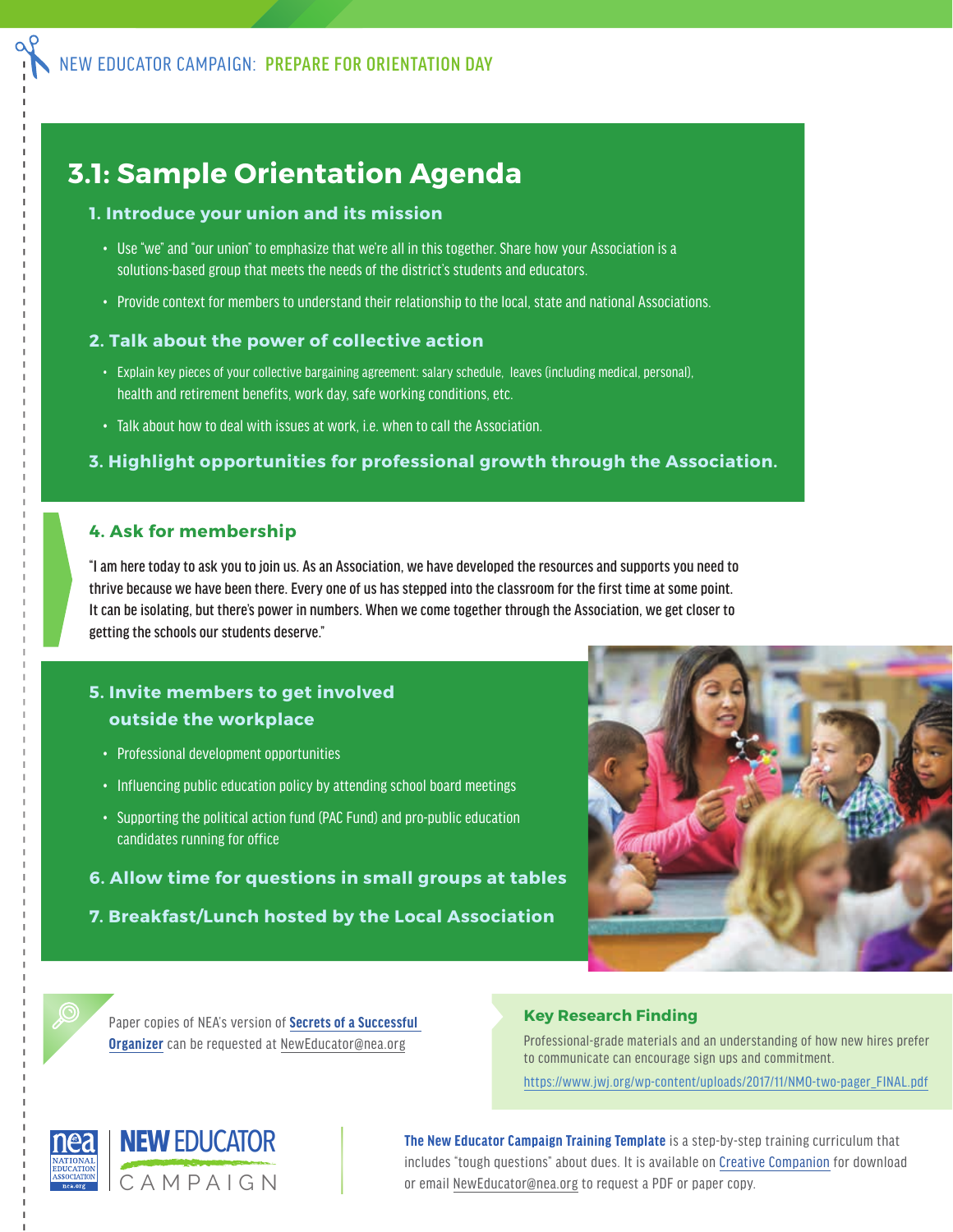### **OBJECTIVE 4: Debrief and Follow Up**

# What are the next steps?

Debrief with your member organizers. *What went well? Who were your potential leaders? How can you improve next year? What themes came up during conversations? What are the next steps?* For reps struggling with recruitment, consider a follow-up training or support from some of your stronger recruiters.



# **Follow Up To-Dos**

- $\Box$  Ask every new hire to join within the first 30 days of school.
- $\Box$  Provide building reps and member organizers New Ed card information to support their one-on-one conversations.
- $\Box$  Send New Ed cards to NEA through your state New Ed contact.
- $\Box$  Each month, request a refreshed list of new hires from the district. Share with your worksite leaders and have them recruit these people to the union.
- $\Box$  Plan to visit worksites where there are no building representatives.
- $\Box$  Send a personal letter to each new hire.